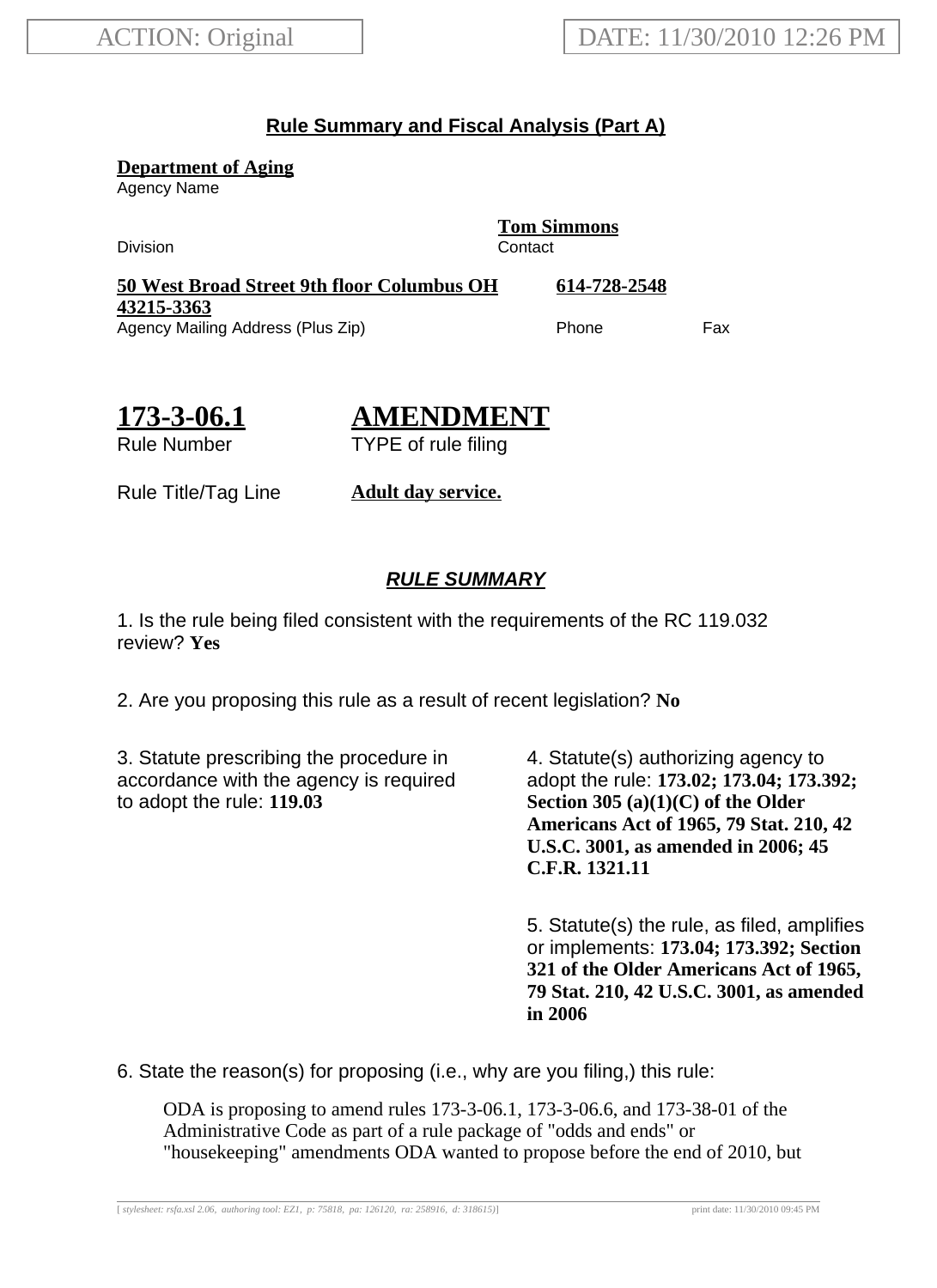that did not fit into any other rule project. In doing so, ODA's goals are to:

1. Amend the rules with the specific amendments stated below.

2. Comply with section 119.032 of the Revised Code, which requires each state agency to review each rule on or before the rule's designated review date.

3. Ensure that ODA continues to write easier-to-read and easier-to-comprehend rules to promote transparency in the agency's regulations by:

a. Complying with Chapter 5 of the Legislative Service Commission's "Rule Drafting Manual," as found on http://www.lsc.state.oh.us/rules/rdm06\_06.pdf

b. Incorporating recommendations from "Advanced Legal Drafting" by Bryan A. Garner (Dallas: LawProse, Inc. (c) 2007)

7. If the rule is an AMENDMENT, then summarize the changes and the content of the proposed rule; If the rule type is RESCISSION, NEW or NO CHANGE, then summarize the content of the rule:

In addition to the goals mentioned in the introduction to this notice, ODA is proposing to:

1. Add, after "Minimum requirements for an ADS" in paragraph (B) of the rule, "in addition to the mandatory clauses under rule 173-3-06 of the Administrative Code." Each provider of an adult day service under a provider agreement (not as a certified provider) is already required to comply with rule 173-3-06 of the Administrative Code. This just makes the matter clear. It also follows the format of more recently-amended rules. (cf., Rule 173-3-06.6 of the Administrative Code.)

2. Replace "ADL" in paragraph (B)(1)(a)(ii) of the rule with "ADS."

8. If the rule incorporates a text or other material by reference and the agency claims the incorporation by reference is exempt from compliance with sections 121.71 to 121.74 of the Revised Code because the text or other material is **generally available** to persons who reasonably can be expected to be affected by the rule, provide an explanation of how the text or other material is generally available to those persons:

*This response left blank because filer specified online that the rule does not incorporate a text or other material by reference.*

9. If the rule incorporates a text or other material by reference, and it was **infeasible** for the agency to file the text or other material electronically, provide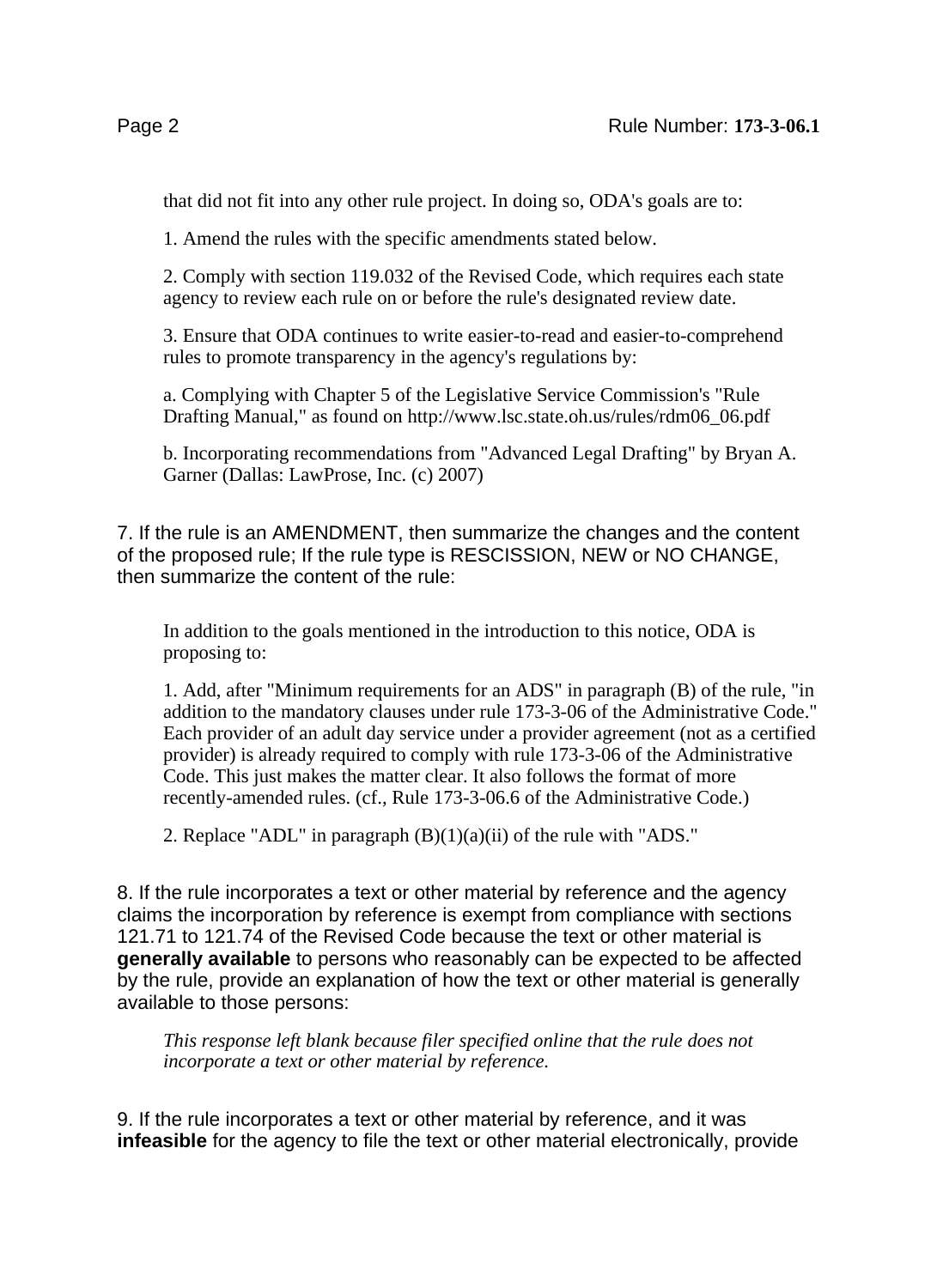an explanation of why filing the text or other material electronically was infeasible:

*This response left blank because filer specified online that the rule does not incorporate a text or other material by reference.*

10. If the rule is being **rescinded** and incorporates a text or other material by reference, and it was **infeasible** for the agency to file the text or other material, provide an explanation of why filing the text or other material was infeasible:

*Not Applicable.*

11. If **revising** or **refiling** this rule, identify changes made from the previously filed version of this rule; if none, please state so:

*Not Applicable.*

### 12. 119.032 Rule Review Date: **11/30/2010**

(If the rule is not exempt and you answered NO to question No. 1, provide the scheduled review date. If you answered YES to No. 1, the review date for this rule is the filing date.)

NOTE: If the rule is not exempt at the time of final filing, two dates are required: the current review date plus a date not to exceed 5 years from the effective date for Amended rules or a date not to exceed 5 years from the review date for No Change rules.

# **FISCAL ANALYSIS**

13. Estimate the total amount by which this proposed rule would **increase / decrease** either **revenues / expenditures** for the agency during the current biennium (in dollars): Explain the net impact of the proposed changes to the budget of your agency/department.

This will have no impact on revenues or expenditures.

\$0.00

ODA anticipates that the adoption of this proposed amended rule will have no impact upon the biennial budget the General Assembly established for ODA.

14. Identify the appropriation (by line item etc.) that authorizes each expenditure necessitated by the proposed rule: